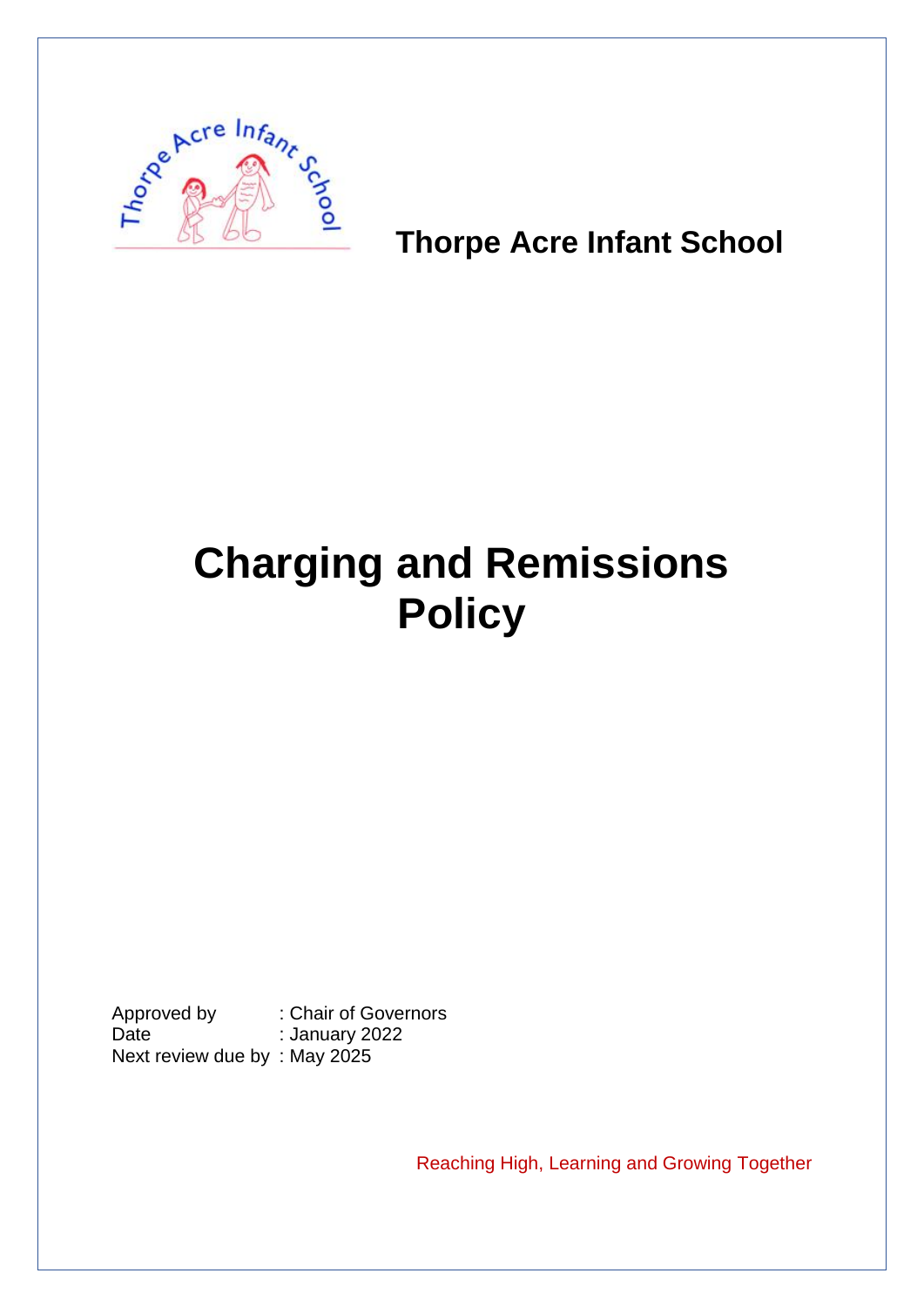#### **Safeguarding Statement**

At Thorpe Acre Infant School we respect and value all children and are committed to providing a caring, friendly and safe environment for all our pupils so they can learn, in a relaxed and secure atmosphere. We believe every pupil should be able to participate in all school activities in an enjoyable and safe environment and be protected from harm. This is the responsibility of every adult employed by, or invited to deliver services at Thorpe Acre Infant School. We recognise our responsibility to safeguard all who access school and promote the welfare of all our pupils by protecting them from physical, sexual and emotional abuse, neglect and bullying.

#### **GDPR Statement**

The school has arrangements in place to ensure that all personal data records held by the school are obtained, processed, used and retained in accordance with the principles of data protection (based on the Data Protection Acts).

#### **Equality Impact Statement**

We have carefully considered and analysed the impact of this policy on equality and the possible implications for pupils with protected characteristics, as part of our commitment to meet the Public Sector Equality Duty (PSED) requirement to have due regard to the need to eliminate discrimination, advance equality of opportunity and foster good relations.

#### **Contents**

| 1. Introduction                               | 3 |
|-----------------------------------------------|---|
| 2. Voluntary Contributions                    | 3 |
| 3. Art and Design Technology; Food Technology | 3 |
| 4. Educational Visits                         | 3 |
| 5. Residential Visits                         | 3 |
| 6. Music                                      | 3 |
| 7. Damages and Breakages                      | 4 |
| 8. Review of the Policy                       | 4 |
|                                               |   |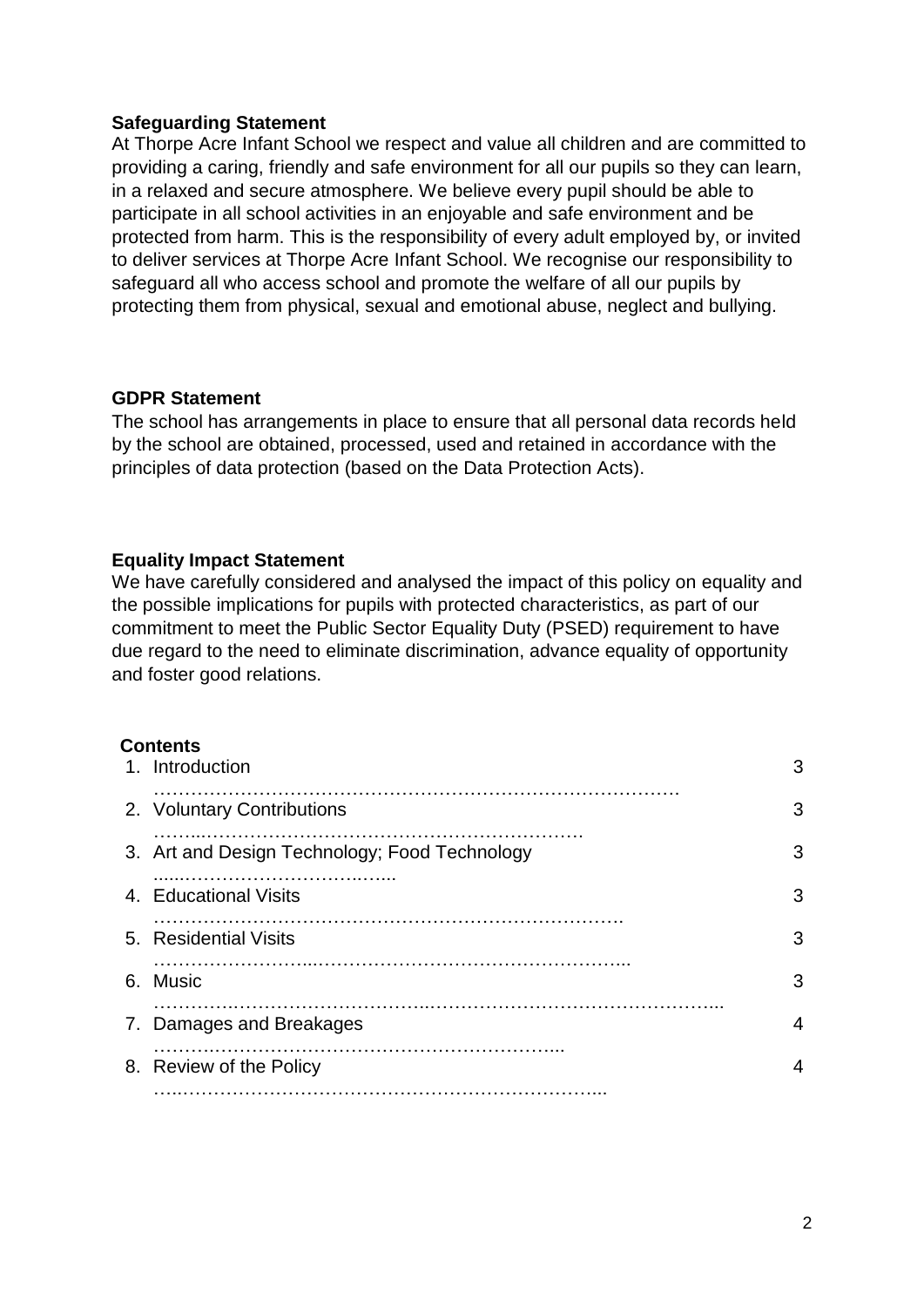#### **1. Introduction**

The Governors of Thorpe Acre Infant School support the principles of free school education for all. We aim to provide a broad, balanced, deep curriculum for all pupils within our care. However, it is recognised that many educationally valuable activities have been, and will continue to be, dependent on financial contributions in whole or part from parents. Without that financial support, the school would find it impossible to maintain the quality and breadth of educational experiences provided for the pupils.

# **2. Voluntary Contributions**

Whilst supporting the principle of free school education, the Governors recognise that some enrichment activities, such as residentials and educational visits, need extra money to enable them to go ahead. In the past, parents have contributed towards these costs and we hope they will continue to do so as this will help to maintain the breadth of the children's education.

If an activity cannot be funded without voluntary contributions from parents, the Headteacher will send a letter home to invite the contribution that is needed. There is no obligation to contribute and no child will be left out because their parent is unwilling or unable to pay. However, if insufficient parents make the contributions the activity may not take place.

### **3. Art and Design Technology; Food Technology**

Schools are not permitted to charge for materials and equipment which are needed to meet the demands of the National Curriculum during school hours, though parents and carers may wish to provide them voluntarily. However, if parents and carers wish to keep things which have been made at school they may be asked to pay the costs involved, for example, the school will provide ingredients for cookery but if parents wish to make use of the products they may be asked to pay for them. Parents whose children are eligible for pupil premium funding may make an application to the Headteacher for all or part remission of fees.

# **4. Educational Visits**

The school will continue to arrange educational visits and visitors to the school to enrich the learning experiences in school. For visits occurring during school time the Headteacher will invite a voluntary contribution from parents to meet the cost of the visit. Every effort will be made to keep these costs reasonable. However, where voluntary contributions are insufficient to cover the costs involved, the visit or activity may be cancelled. Parents whose children are eligible for pupil premium funding may make an application to the Headteacher for all or part remission of fees.

#### **5. Residential Visits**

Parents will be charged for the full cost of a residential visit. Parents whose children are eligible for pupil premium funding may make an application to the Headteacher for all or part remission of fees.

#### **6. Music**

No charges will be made for music taught within the National Curriculum. However, parents will be asked to contribute 100% of individual or small group music tuition provided by the LA Peripatetic Music Service or private music teachers. Parents